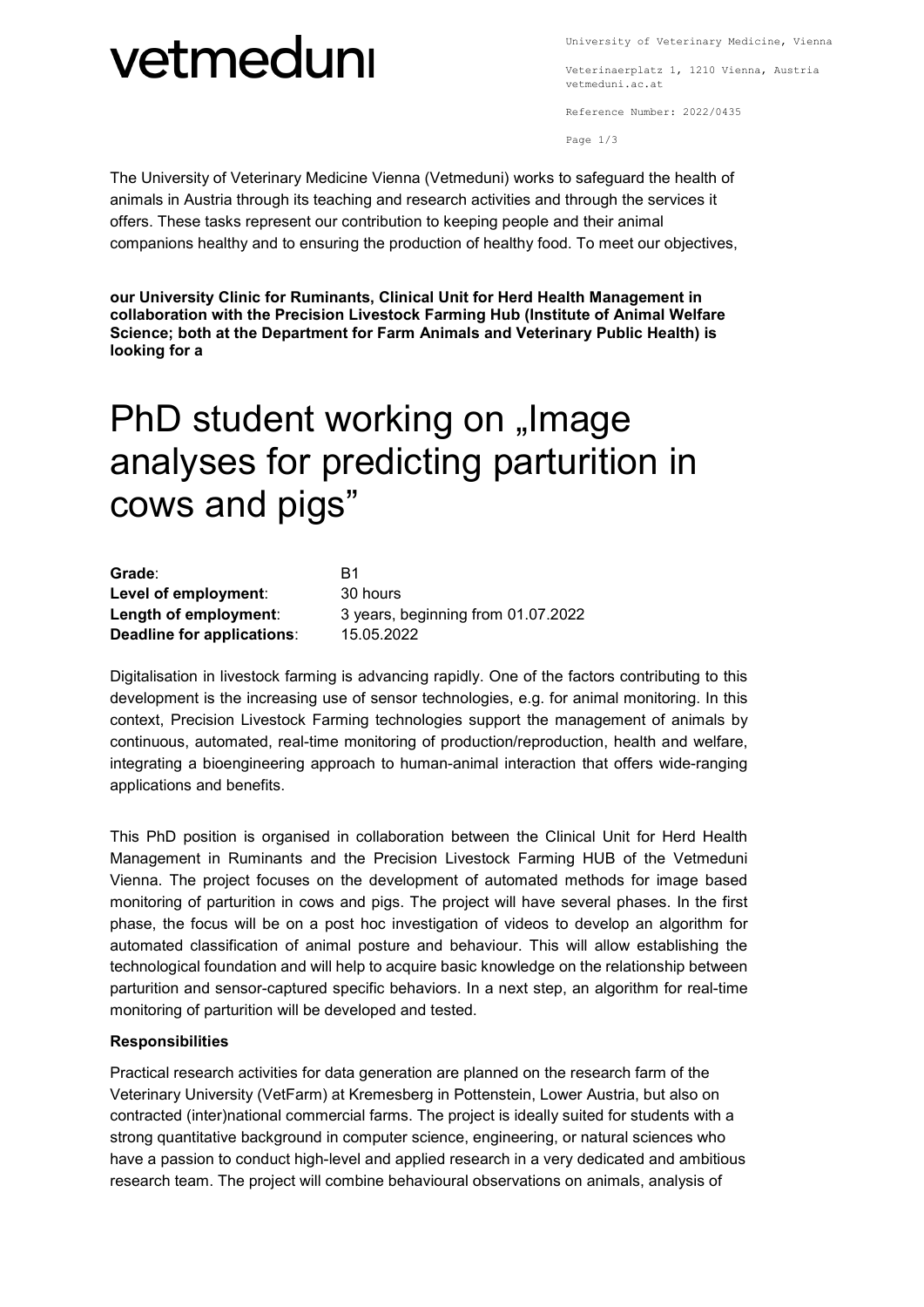# vetmeduni

dynamic variation of sensor signals, algorithm development and algorithm validation. The work will be conducted in English.

#### **Necessary knowledge and qualifications**

- university degree in a relevant field of biology, veterinary medicine, computer science, bio-engineering, engineering or equivalent degree
- Very good German and English language skills in spoken and written (B2)
- Interest in data analysis and programming
- Class B driving licence

#### **Skills and Abilities**

- Knowledge in computer programming (MATLAB, Python, R)
- Knowledge in handling of farm animals
- Knowledge in behavioural data analysis
- Experience with sensor use in biology
- Craftsmanship
- Team spirit
- Ability to work under pressure, independent and problem-solving oriented
- Scientific publications would be a plus
- Experience with deep learning frameworks would be a plus

### **Contact /Further Information**

Dr. Michael Iwersen T +43 2672 82335-32 E Michael.Iwersen@vetmeduni.ac.at www.herdhealth.at

#### **Minimum salary**

The minimum salary for university staff is regulated by the collective contract and at the level given above amounts to EUR 2,293.95 gross per month. The minimum salary may be increased when previous employment and other salary components are taken into account.

#### **Applications**

Please submit applications quoting the **reference number 2022/0435** via e-mail (preferably) to [bewerbungen@vetmeduni.ac.at](mailto:bewerbungen@vetmeduni.ac.at) or by post to the Personnel Department of the University of Veterinary Medicine, Veterinärplatz 1, 1210 Vienna. Please do not forget to include the reference number or we shall be unable to relate your application to the correct vacancy announcement.

The Vetmeduni Vienna is attempting to increase the proportion of female staff, particularly in senior positions, and in accordance with § 41 of the 2002 Universities Act it is striving to attain a balanced representation of men and women, especially on its scientific staff. Applications from qualified women are thus particularly welcomed. If women are underrepresented (below 50%), female applicants who are as well qualified as the best qualified male applicants will be given preference, provided that there are no strong reasons for favouring a particular male candidate.